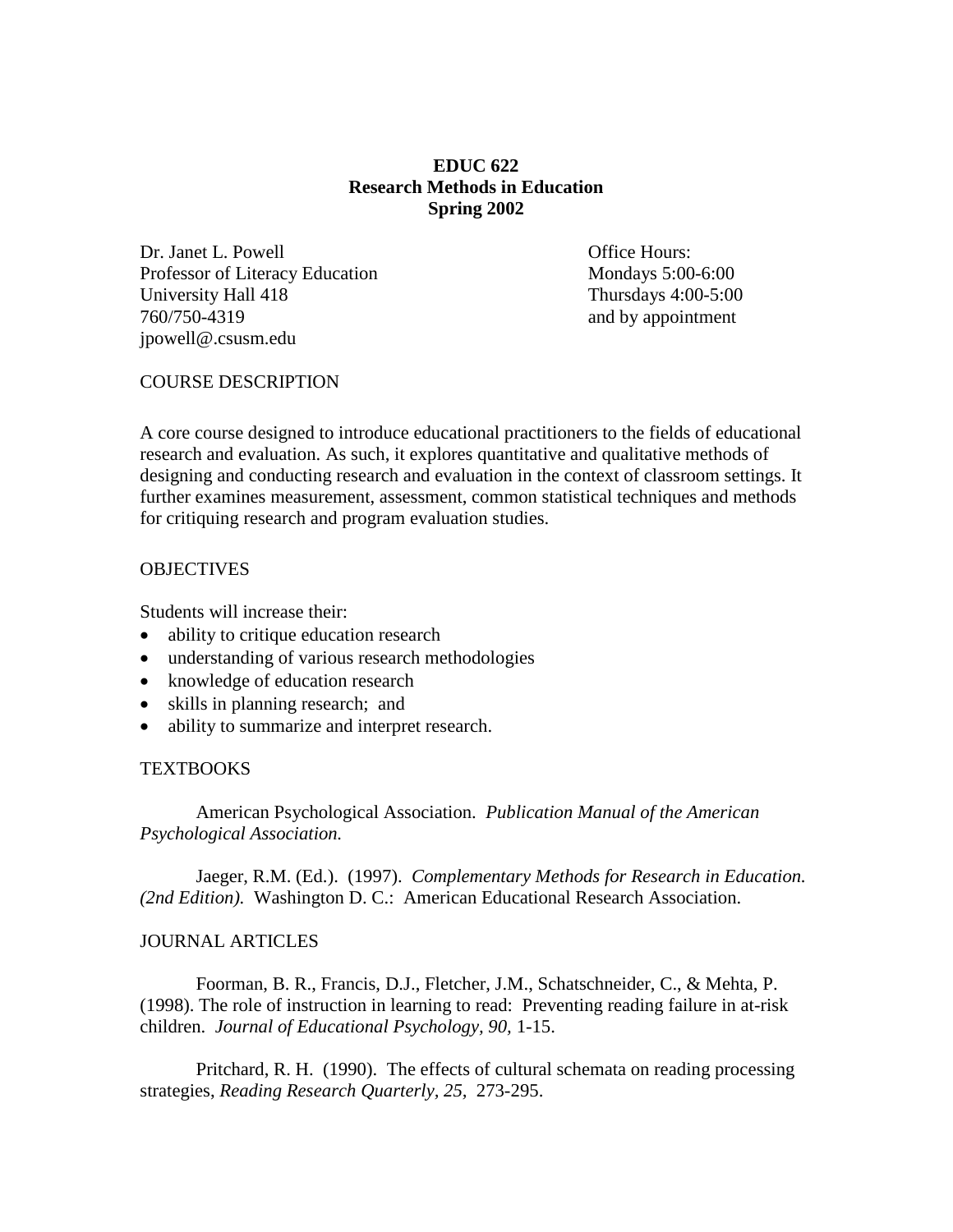# ASSIGNMENTS:

## 1. RESEARCH METHODOLOGY PRESENTATION 50 POINTS

Each class member will sign up for one research methodology (one section of the textbook) to present to class using handouts and overheads. The 90 minute presentation should include:

### • a *critical* discussion of the **methodology**

- a visual representation of how the methodology was used in the sample study
- time for discussion of assigned questions

# 2. JOURNAL CRITIQUES 50 POINTS

Write a one page critique of each journal article listed above. Create a visual representation of the methodology section and put it on a large piece of paper to display in class.

#### 3. FINAL PAPER

| 50 POINTS |
|-----------|
| 50 POINTS |
| 50 POINTS |
| 50 POINTS |
|           |

The final paper assignment is to write or revise the first three chapters of a thesis. You will give a 15 minute presentation of your paper to the class at the end of the semester. Each chapter must be peer reviewed by two classmates.

# **Master Thesis/Project Guidelines**

# CHAPTER ONE INTRODUCTION/FOCUS OF THE THESIS/PROJECT

This chapter will define the research or project focus. Explain what you hope to accomplish in your thesis/project. What issue is to be addressed? Definitions of terms must be very clear. Do not assume that your reader knows what you mean when you use educational jargon.

Thoughts for the Writer/Reader:

- Are terms and definitions clear?
- Is it clear what the focus of the research will be? One of two formats should be used: 1) The research shows X, Y, and Z, but it doesn't show\_\_\_\_. -or- 2) This research will help build upon the research of X, Y, and Z by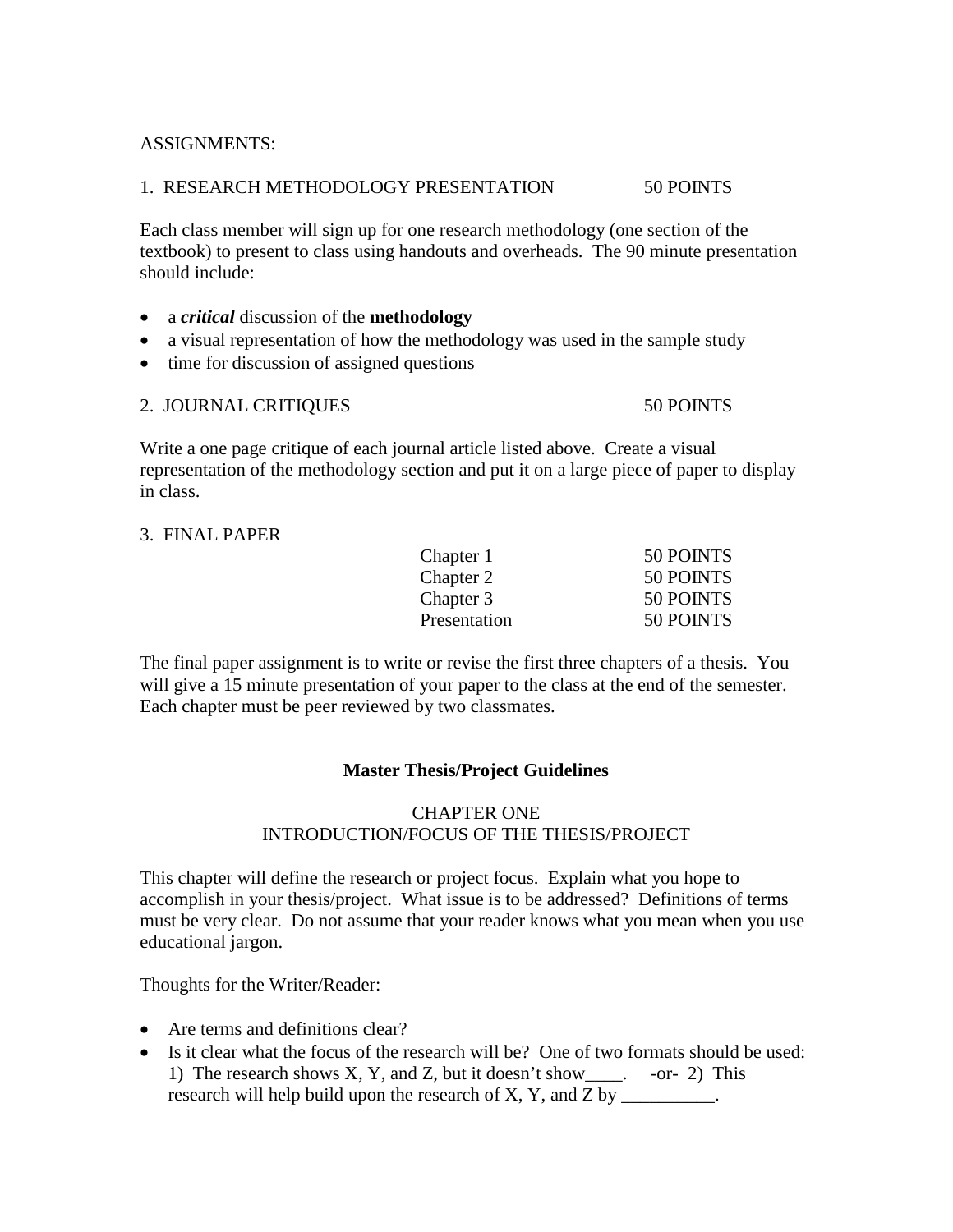- Is the question *very* clear? Do you understand exactly what the author hopes to find?
- Is the chapter written in present tense? (With the exception of citations of other research; use past tense or present perfect tense for these--see APA)

# CHAPTER TWO REVIEW OF THE LITERATURE

This chapter will put the research or project in context with what is already known. Review what is currently known (and not known) about the issue. Where is the field in terms of what is happening with the topic? Put your project/issue into a theoretical context. What theories/ principles are you basing your projection? What are your assumptions? The review of the literature puts the project in perspective and lets the reader know why the project is of significance. It also provides a *critical analysis* of the research.

Thoughts for the Writer/Reader:

- Is all the research discussed relevant to the question presented in Chapter One?
- Do you understand the essential elements of the each article cited? Did the author provide information on the methodology, subjects, and conclusions of each article? Did the author mention strengths and weaknesses of the research?
- Are the majority of the articles from professional, peer reviewed journals?
- Is the chapter written in past tense?

# CHAPTER THREE METHODOLOGY

This chapter describes the research or project designs and data collection. How will the research/project be conducted? What must be done in order for you to accomplish your goals? In the introduction to this section, you must cite research that supports using the methodology you have selected and a clear rationale for using that methodology.

Thoughts for the Writer/Reader:

- Are descriptions of the methodology specific enough that someone could replicate?
- Is it clear who did what and when? Is it clear how these decisions were made?
- Whenever possible, did the author use examples of classroom scenarios, student work, teacher lesson plans, etc.?
- Is the chapter written in past tense?

If a project, did the author list conclusions from the review of literature and list specifically how those conclusions will be implemented into the final project?

# **General Guidelines for Peer Review:**

- APA format should be followed. Read APA for important information on such things as spacing, margins, etc.
- Give the author specific feedback on what you understood and what you didn't understand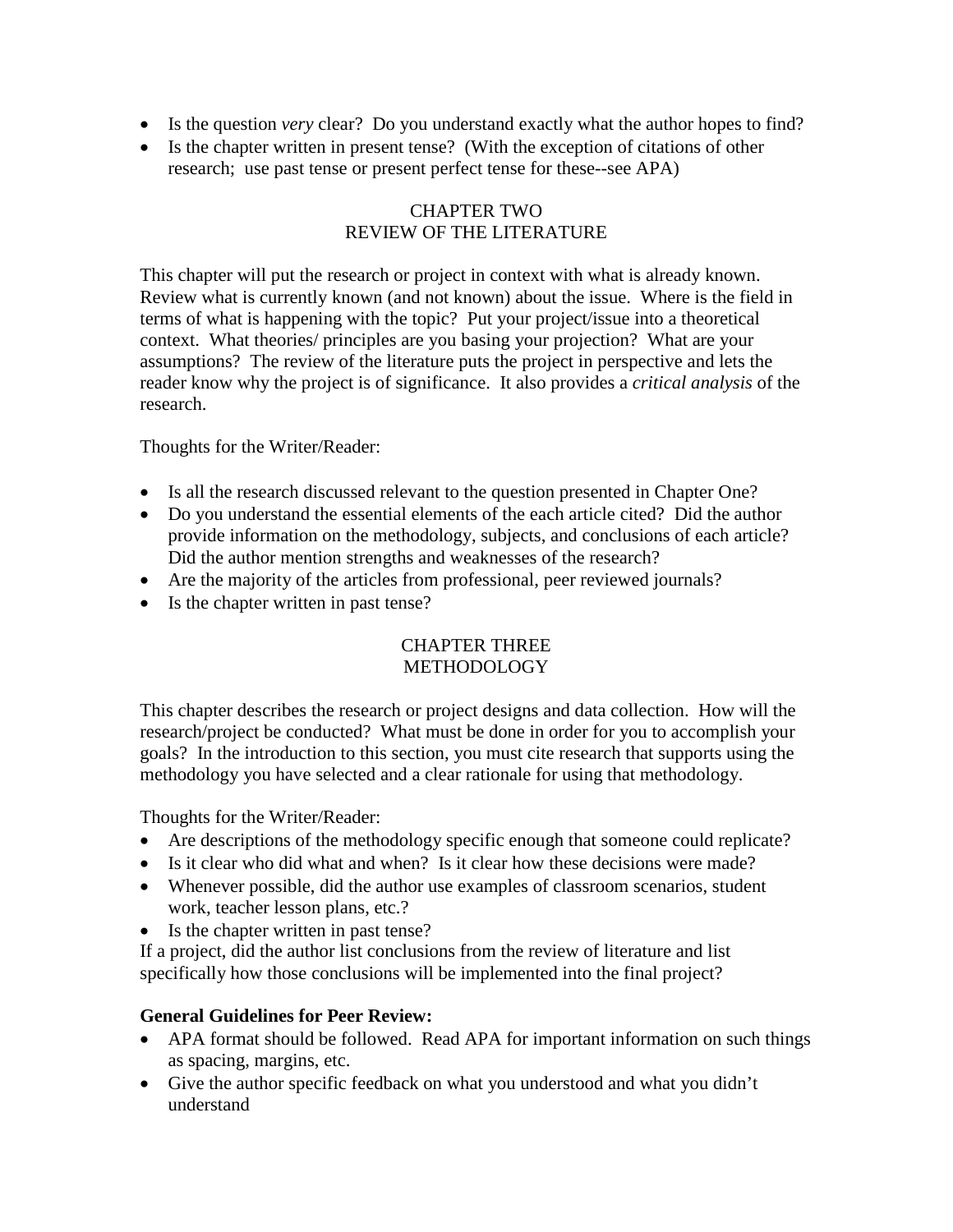- Think about how well the chapter holds together. Does it all seem relevant/necessary? Could any parts be cut?
- Is it clear? Does it all make sense? What needs clarification?
- Is there a clear and easy to follow organization? Are large pieces of text broken up? Are there appropriate subheadings?
- Is the theoretical orientation of the writer clear?
- Is there a summary and/or a concluding paragraph? This should be a transition to what will follow.
- Are all necessary terms defined? (Assume someone familiar with education will be the reader, but do not assume that they will understand all professional jargon).
- Did the author use spell check?
- Did the author cite properly? Are all citations in the reference page? Anything that is quoted needs a page number. Quotes longer than five lines are set apart by single spacing and indenting both margins.
- Are there too many or two few quotes? Many times it is preferable to paraphrase and then cite an author.
- As much as possible, did the author find the original source and cite them (rather than citing what someone else cited). However, if the author used a secondary source, did he or she follow the guidelines?
- Did the author use proper tense? APA suggests different tenses for different chapters. The main thing to remember is to be consistent within chapters.

# 4. ATTENDANCE 100 POINTS

Points for overall attendance and participation will be determined at the end of the semester.

# **COE Attendance Policy**

*Due to the dynamic and interactive nature of courses in the College of Education, all students are expected to attend all classes and participate actively. At a minimum, students must attend more than 80% of class time, or student may not receive a passing grade for the course at the discretion of the instructor. Individual instructors may adopt more stringent attendance requirements. Should the student have extenuating circumstances, s/he should contact the instructor*

**IMPORTANT: You cannot receive an "A" if you miss more than two classes. You cannot receive a "B" if you miss more than three classes.**

Grading Scale (based on percentages of the above points):

100-94 A 93-91 A- 90-88 B+ 87-84 B 83-81 B-80-71 C